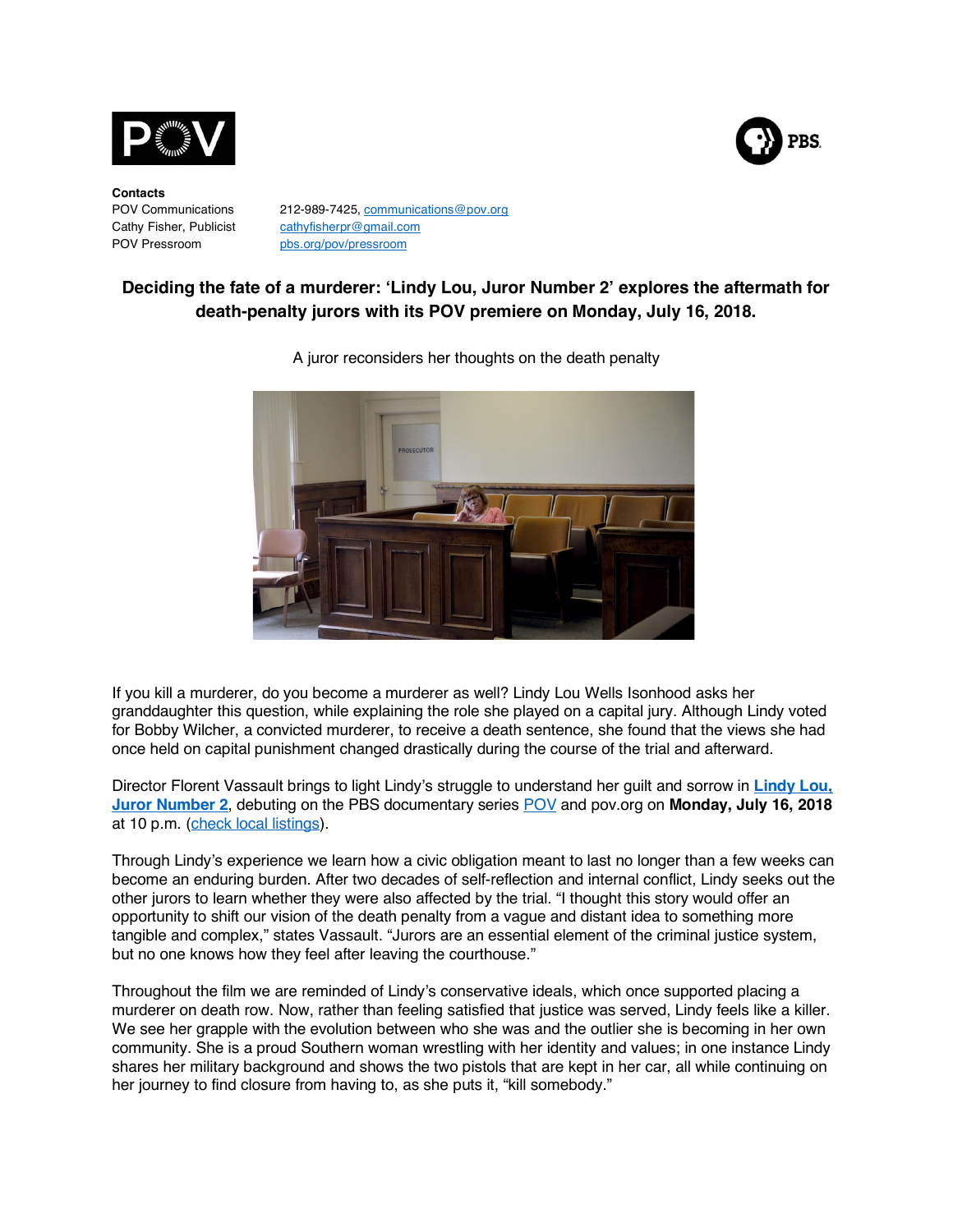Nearly all the jurors are willing to share their honest feelings about the trial with Lindy. Most accept serving on the jury as a civic duty they had to fulfill, no matter what their consciences said. Some jurors are indifferent about the trial, while others have developed ways to rationalize and take the emotion out of their decision.

Kenneth, the foreman of the jury, remembers how quickly they were able to agree on Wilcher's death sentence. Since the trial he has been trying to suppress his feelings, but an insightful conversation with Lindy allows them both to process their emotions momentarily.

The film also shows the lack of support that Lindy receives while trying to reconcile her feelings about the trial. Lindy was a true believer in the death penalty who later befriended the murderer she sentenced to death. This alone leads friends and family to believe she has "gone off the deep end." She guides her own search for self-healing, driving from house to house for answers on what her husband calls an "adventure." Lindy and another juror named Bill discuss how surprised they are that their feelings are completely disregarded by others. "How can you take so lightly what we went through?" Bill remarks.

**Lindy Lou, Juror Number 2** encourages audiences on all sides of the fence regarding capital punishment to think beyond the sentence and to consider the emotional toll that jurors experience with such a decision.

"When talking about the death penalty, few think about one of the most integral parts of this contentious process: the juror," said Chris White, executive producer of POV. **"Lindy Lou, Juror Number 2** is a delicate examination of the jurors and the emotional baggage they may carry well after the trial and execution. It also brings national audiences a complicated, not-often-seen view of the South and its residents, revealing both the depth and range of their views and beliefs."

\* \* \* \*

### **About the Filmmakers: Florent Vassault**

Born in France, Florent Vassault is a documentary filmmaker. After making several short fiction films and a mockumentary (*Bernard Thomas, les secrets de la gloire,* 2007), he co-directed with sociologist Arnaud Gaillard the award-winning documentary *Honk!* (2011), a take on the death penalty in the United States. In 2017, he further pursued this examination of the effects of capital punishment by making *Lindy Lou, Juror Number 2.* In addition to working on his own projects, Vassault is a feature film editor.

## **Credits:**

**About the Filmmakers:** Director: Florent Vassault Editor: Léa Masson Original Score: Alexis Rault Executive Producers for POV: Justine Nagan, Chris White

Writers: Cécile Vargaftig and Florent Vassault

\* \* \* \*



Produced by American Documentary, Inc., POV is public television's premier showcase for nonfiction films. Since 1988, POV has been the home for the world's boldest contemporary filmmakers, celebrating intriguing personal stories that spark conversation and inspire action.

Always an innovator, POV discovers fresh new voices and creates interactive experiences that shine a light on social issues and elevate the art of storytelling. With our documentary broadcasts, original online programming and dynamic community engagement campaigns, we are committed to supporting films that capture the imagination and present diverse perspectives.